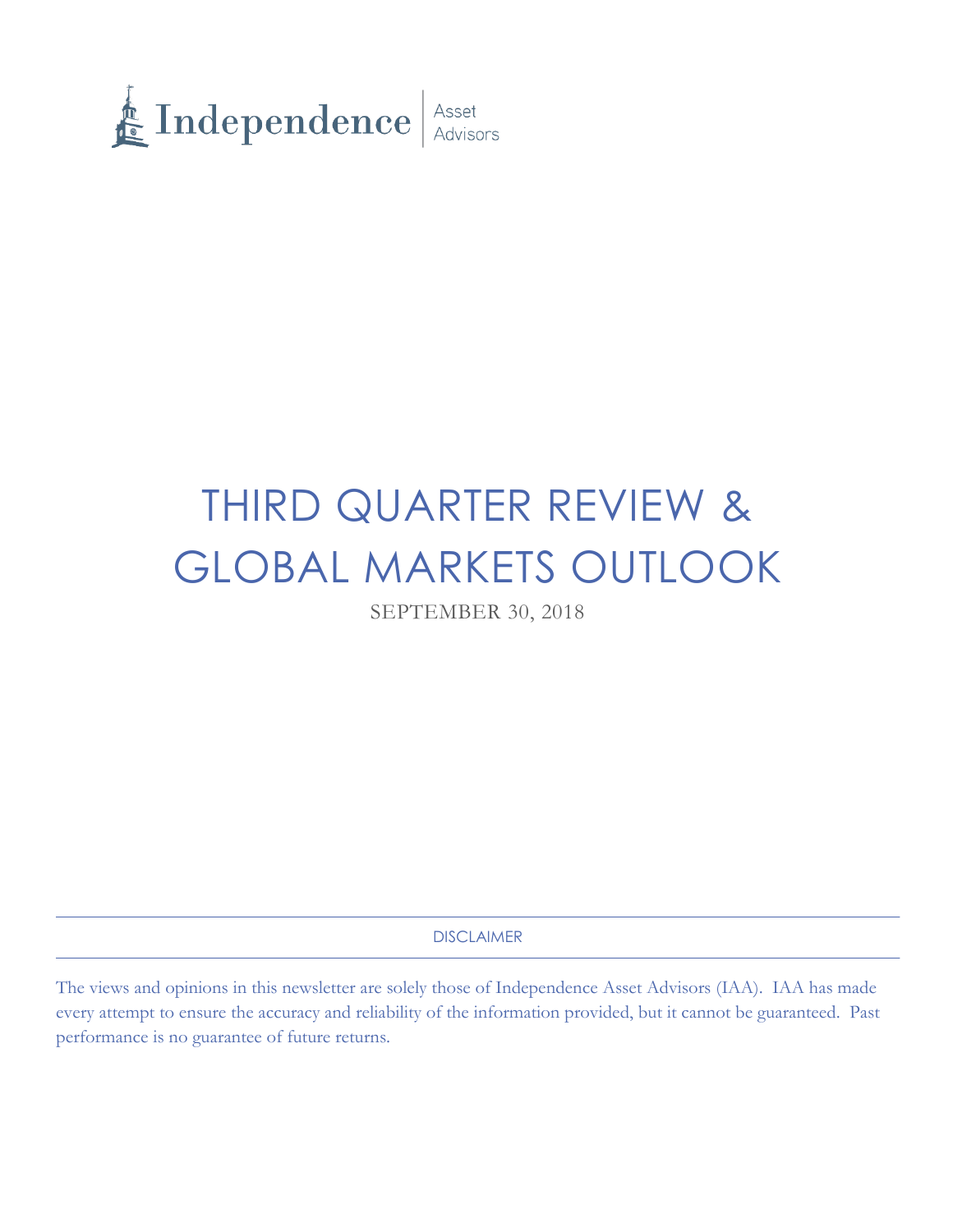# I. GLOBAL MARKETS REVIEW



### III. U.S. MONETARY POLICY

The U.S. Federal Reserve ("Fed") has dropped the long-standing description of its monetary policy as "accommodative," an acknowledgement that it is strategically moving to bring rates closer to neutral. A neutral rate, also called an "equilibrium" rate, is the Federal Funds rate that neither stimulates nor restrains economic growth. According to Federal Reserve Chairman Jerome Powell, the central bank has a ways to go before interest rates are neither restrictive nor accommodative. However, the Chairman freely admits that the pace of rate increases may be impacted by significant global issues. Trade remains the single greatest threat to the stability of global growth.

The Fed has initiated eight incremental 0.25% rate hikes since 2015. Barring a negative market event in the economy, the most recent Fed forecast suggests a December rate hike is nearly certain. In fact, the number of Federal Open Market Committee members expecting another incremental interest rate hike before year-end increased to twelve of sixteen, up from eight in June 2018.

The market forecast for the Fed funds rate is 3.1% by the end of 2019, which is above the Fed's own longer-term neutral rate of 3.0% (Table 1). This has unnerved some investors who do not see enough inflation to justify the pace of tightening. However, based on historical averages, the Fed does not appear to be tightening too quickly. Looking back at the last five tightening cycles, the average annual rate increase has been 2.5%. The Fed is currently raising rates at an annual rate of only 1%. This moderate tightening pace allows the Fed to evaluate data each quarter and to hold before over-tightening.

In our view, the Fed is not tightening because of problematic inflation, rather it is bringing rates back to a normal level to prevent asset bubbles. Comparing the current 2.3% CPI inflation to the 2% to 2.25% Fed Funds target rate, rates do not provide real (after inflation) positive return found in "normal" markets.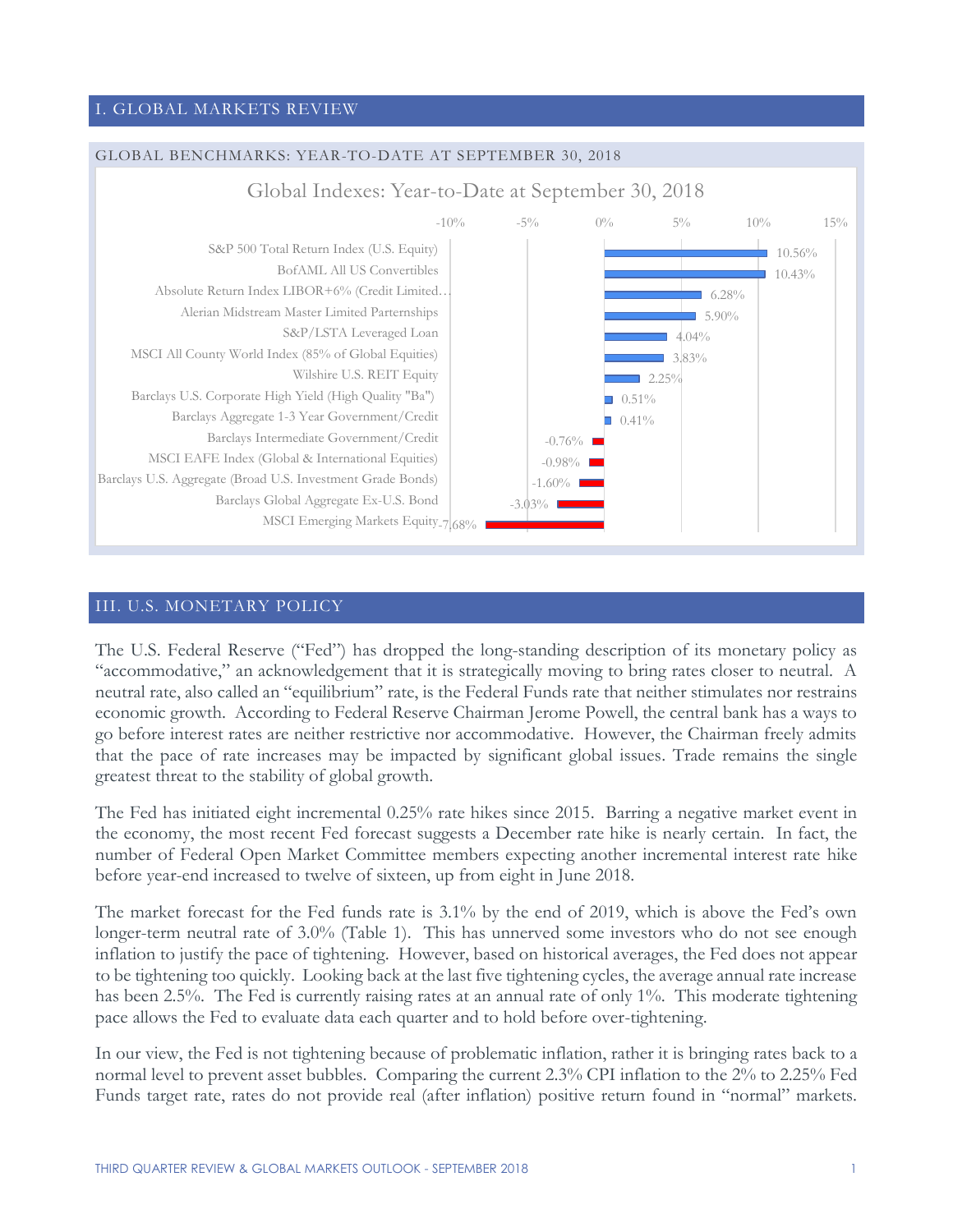Based on the expectation that the Fed will move to normal real returns, we expect the Fed to increase rates in December and twice in 2019 to a rate of 3%, or more, depending on inflation data.





There has been significant press regarding the risk of an inverted yield curve. Some speculate that if the Fed raises rates four more times in 2019 to 3.25%, the yield curve could invert and that would signal, or even might lead to, a recession. The following charts help illustrate an inverted yield curve as a potential recession signal. (Charts above and below are produced from data provided by Bloomberg)

Prior to the last five recessions, the yield curve inverted an average of nine (9) months before the recession began. In fact, the yield curve inverted before eight of the last ten recessions. This points to an inverted



yield curve as both a leading and potentially reliable recession indicator.

Current Fed policy has been consistent, moderate and well communicated. It is based on inflation expectations. The Fed may increase too much, but it is certainly not moving too fast.

<sup>1977 1979 1981 1983 1985 1987 1989 1991 1993 1995 1997 1999 2001 2003 2005 2007 2009 2011 2013 2015 2017</sup>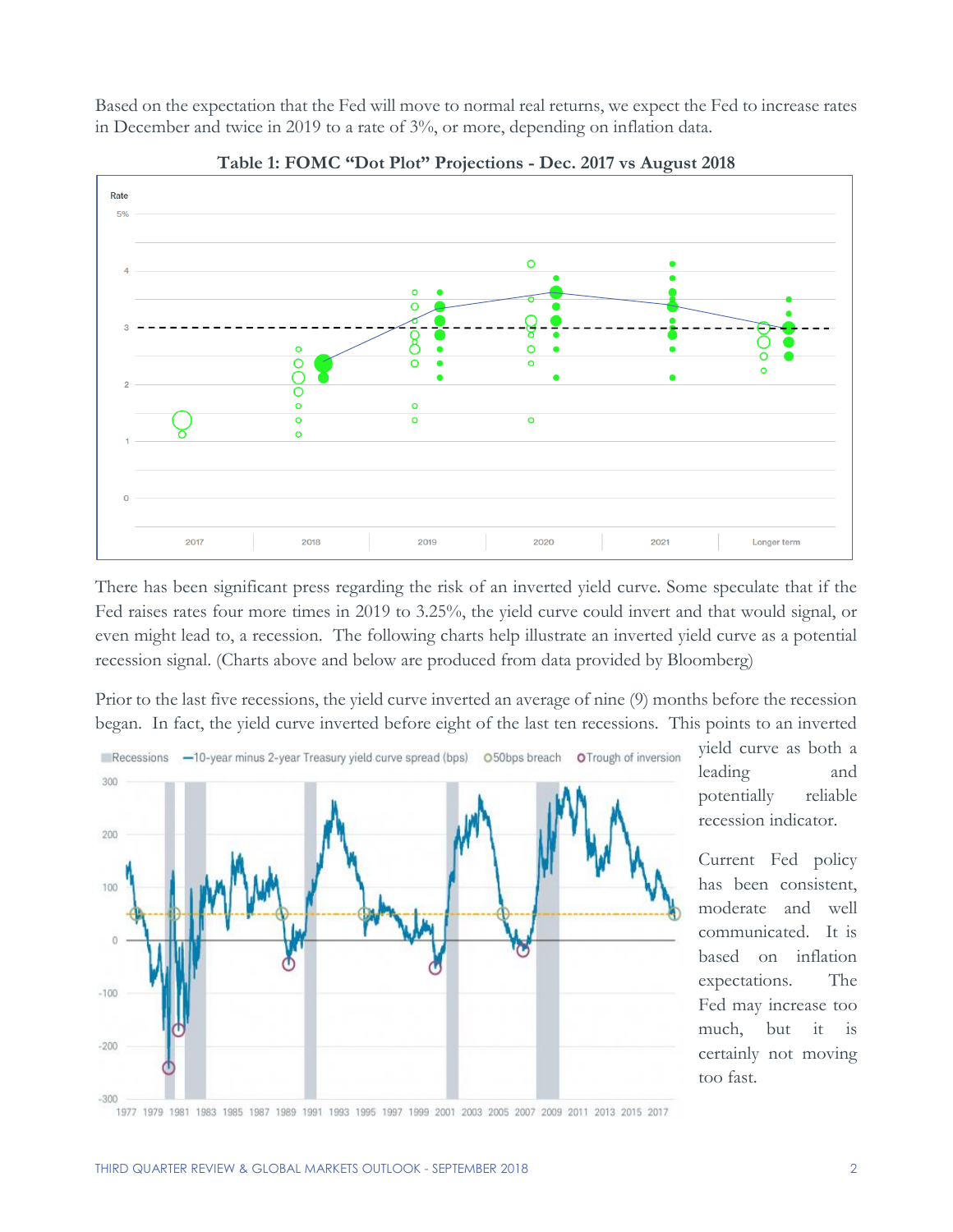Depending on inflation trends, we might expect a "normal" Fed Funds rate to be 50 to 100 basis points above the rate of inflation the Fed believe is sustainable. If rates normalize to 3.25%, which would be a positive 50 basis points above the current rate of inflation, the yield curve would not be likely to invert. We will be watching this indicator, which may signal that it is time to reduce the equity risk in a portfolio.

The last rate hike led to an across-the-curve increase in rates. Although the short end rose by the Fed's 0.25% rate increase, the long end also continued to increase as inflation expectations increased.



Spreads remain thin, but positive by 40 basis points. We would expect the long-term rates would also increase as the Fed tightens, but not by as much.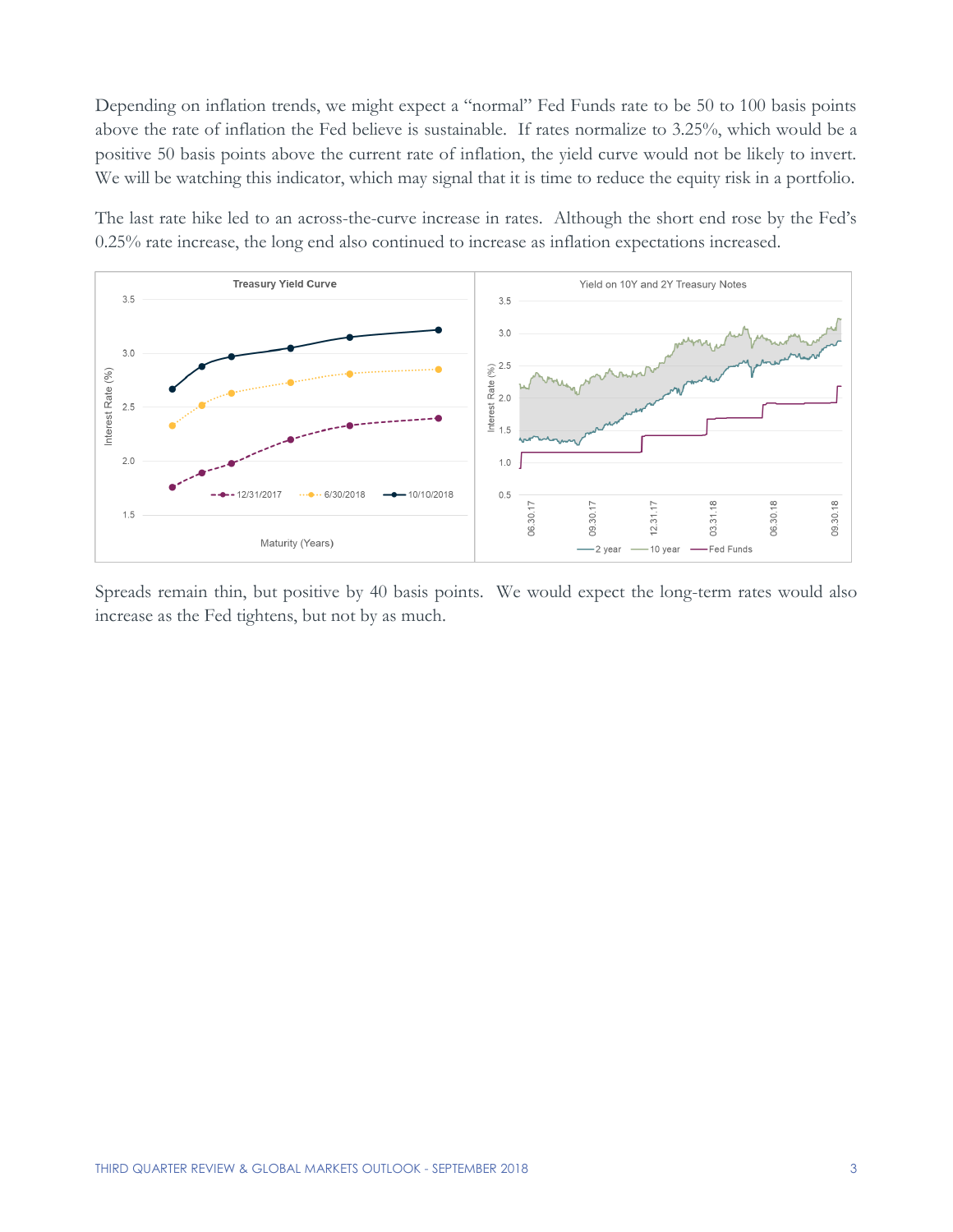# II. GLOBAL MARKETS REVIEW: YEAR-TO-DATE AT SEPTEMBER 30, 2018

| <b>Federal Reserve</b>                               | The Fed raised short-term interest rates in September for the third time in 2018 by an<br>incremental rate of 0.25%. This was anticipated and had minimal market impact. As of<br>September 30, 2018, the Fed Funds Effective Rate was 2.18% and core inflation was 2.20%.                               |
|------------------------------------------------------|----------------------------------------------------------------------------------------------------------------------------------------------------------------------------------------------------------------------------------------------------------------------------------------------------------|
| <b>U.S. Dollar</b>                                   | The U.S. dollar strengthened against most major global currencies. Year-to-date the dollar<br>strengthened 3.1%, including 0.5% during the third quarter. The U.S. dollar index (DXY)<br>increased to 101 compared to 30-year high of 113 and its low in July 2011 of 81.                                |
| <b>Bank of Canada</b>                                | The Bank of Canada held interest rates steady at 1.5% in September, which was in line with<br>market expectations. Canada's consumer price inflation climbed higher to 3% in July, which<br>exceeded the central bank's target rate, but the increase appeared to be transitory.                         |
| <b>Canadian Dollar</b>                               | The Canadian dollar has generally weakened against the U.S. dollar, but that trend has<br>recently reversed. Over the past year the Canadian dollar has weakened 3.4% against the<br>U.S. dollar, but over the third quarter it strengthened 1.8%.                                                       |
| <b>Yield Curve</b>                                   | The spread between short-term and long-term U.S. Treasuries has narrowed considerably<br>over the past 12-months. The spread at the end of the $Q3$ of 2017 was 140 basis points, but<br>narrowed to 39 basis points at the end of this quarter.                                                         |
| <b>Treasuries</b>                                    | The September rate hike raised the short end of the yield curve and generally increased<br>Treasury yields. The 2-Year U.S. Treasury yield increased 0.19% in September to 2.81%<br>and the 30-Year U.S. Treasury yield increased by the same amount to 3.20%.                                           |
| <b>IG Bonds</b>                                      | Investment grade bond returns were muted in the third quarter, with the taxable aggregate<br>ending September flat while the municipal aggregate declined 0.2%. Despite the lackluster<br>returns, pricing to par has improved and yields have ticked higher to 3.5%.                                    |
| <b>High Yield Bonds</b>                              | High yields bonds have performed well on a relative and absolute basis, gaining 2.4% in the<br>third quarter. The aggregate U.S. high yield index ended September trading at a \$1.50<br>discount to par and yielding 6.3%. Higher quality high yield bonds are trading at par and<br>yielding $5.2\%$ . |
| <b>Bank Loans</b>                                    | Senior floating-rate corporate loans have been a bright spot in 2018. Year-to-date the<br>S&P/LSTA Leverage Loan Index is up 4.0% which is 5.6% higher compared to the Barclays<br>U.S. Aggregate Index return of -1.6%. The annual default rate for loans remains low at 1.8%.                          |
| <b>Global Bonds (ex-</b><br>U.S.                     | Global bonds have performed relatively well in local currency terms, but in U.S. dollars the<br>returns over the past 12-months have been strongly negative. Global bonds (ex U.S.) have<br>declined 3.0% year-to-date, and are trading at an \$8.30 premium to par and yielding 2.2%.                   |
| <b>U.S. Equities</b>                                 | U.S. equities have performed well over the past three quarters, supported by a plethora of<br>strong economic data and solid corporate earnings. Large-cap stocks set new all-time highs<br>in the third quarter and established the current bull run as the longest in history.                         |
| <b>Midstream Master</b><br>Limited<br>Partnerships   | Midstream master limited partnerships gained $5.9\%$ year-to-date after returning 6.6% in the<br>third quarter. Headline risk and volatile energy prices suppressed MLP returns in 2017, but<br>distribution growth guidance and improved debt coverage has bolstered investor sentiment.                |
| International<br><b>Developed</b><br><b>Equities</b> | International developed equities lost 1.4% year-to-date, despite gaining 1.4% in the third<br>quarter. Economic results have been broadly positive, but unresolved trade negotiations<br>and fears of a no Brexit deal have slowed U.K. growth and weighed on European valuations.                       |
| <b>Emerging Markets</b><br><b>Equities</b>           | Emerging markets equities have been the worst performing asset class in 2018. Year-to-date<br>the asset class has lost 7.7%, a result of U.S. dollar strength, higher U.S. interest rates,<br>unresolved trade negotiations and a slowing pace of Chinese growth (still a healthy 6.5%).                 |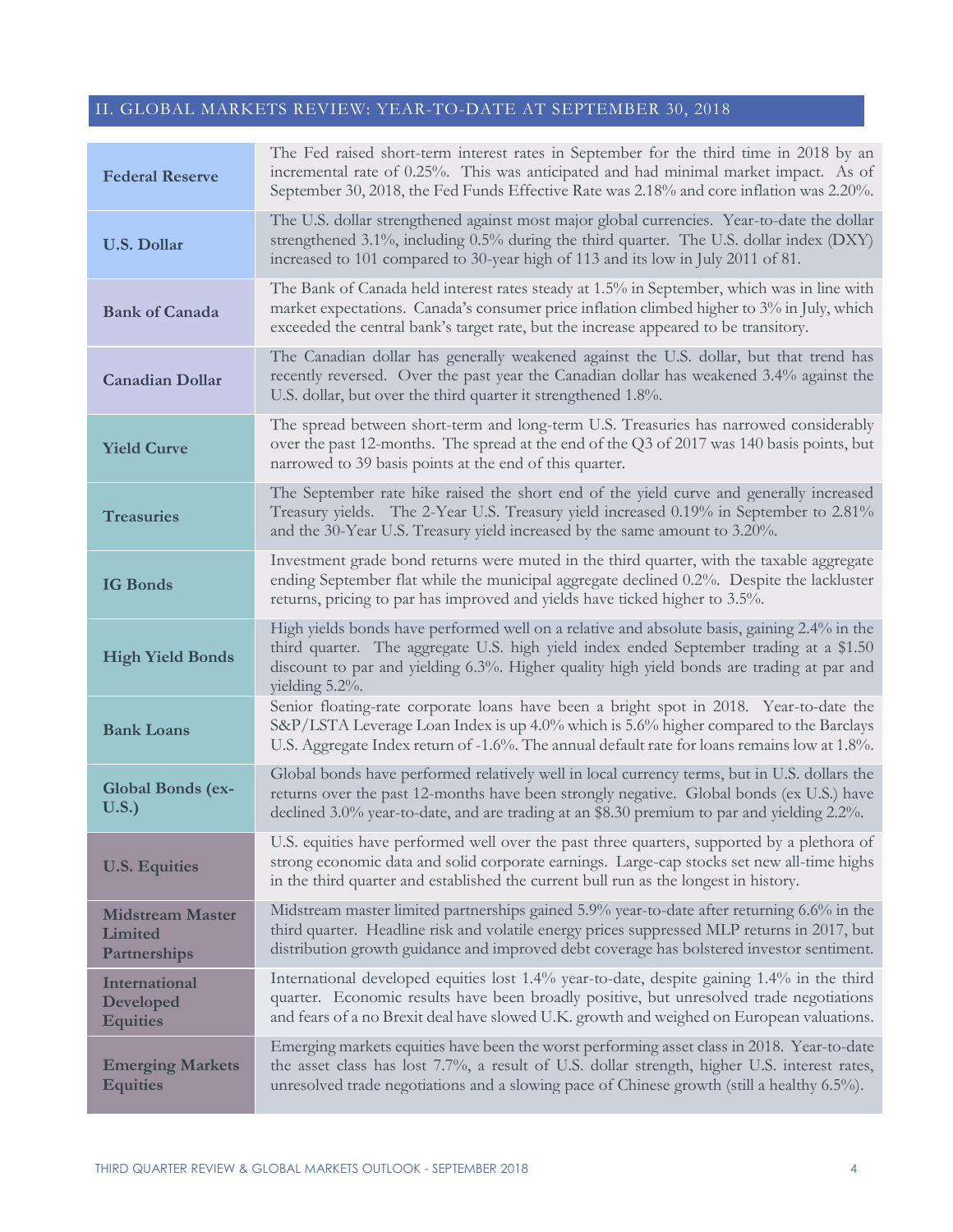

### U.S. INVESTMENT GRADE TAXABLE BONDS [YTD AT SEPTEMBER 30, 2018 (1.60%)]

We have a neutral outlook for investment grade credit. U.S. corporations are fundamentally strong, but tighter monetary policy will make it more challenging to sustain corporate profits. The 3.3% yield on the Barclays U.S. Aggregate Bond Index is at its highest level in 10-years, but these bonds are expensive. Good credit research remains critical in this environment as individual bond evaluation is more important than sectors.

Assessing the hypothetical impact of a 1% rise in interest rates, investment grade bonds may lose 5.9% in price return, only partially offset by yield, for a total return of negative 2.4%. Longer-term, our base case 10-year return forecast for investment grade taxable bonds is 3.5%.

### U.S. INVESTMENT GRADE MUNICIPAL BONDS [YTD AT SEPTEMBER 30, 2018 (0.40%)]

Municipal bonds remain attractive, and the combination of solid retail investor demand and muted supply is supportive. However, municipal bonds are expensive at a \$6.30 premium to par. In terms of income, municipals provide a 2.9% yield, which is low on a relative basis, but translates to a 5.2% tax-equivalent yield, which exceeds the yield of the Barclays Aggregate Bond Index by 1.7%.

Our base case 10-year return forecast for short- to intermediate-term investment grade municipal bonds is 2.5%. Over the near-term, however, we expect additional rate hikes will negatively impact total returns.

Assessing the hypothetical impact of a 1% rise in interest rates, municipals may lose 5.8% in price return, offset by the yield, for a total return of negative 3.1%.

#### U.S. HIGH YIELD BONDS [YTD AT SEPTEMBER 30, 2018 +2.57%]

High yield bonds remain attractive, especially those of higher quality. Higher interest rates have been a drag on most fixed income returns, but they have detracted less from high yield bonds. The asset class has benefitted from U.S. economic strength and earning results in 2018. Note that while the higher yield serves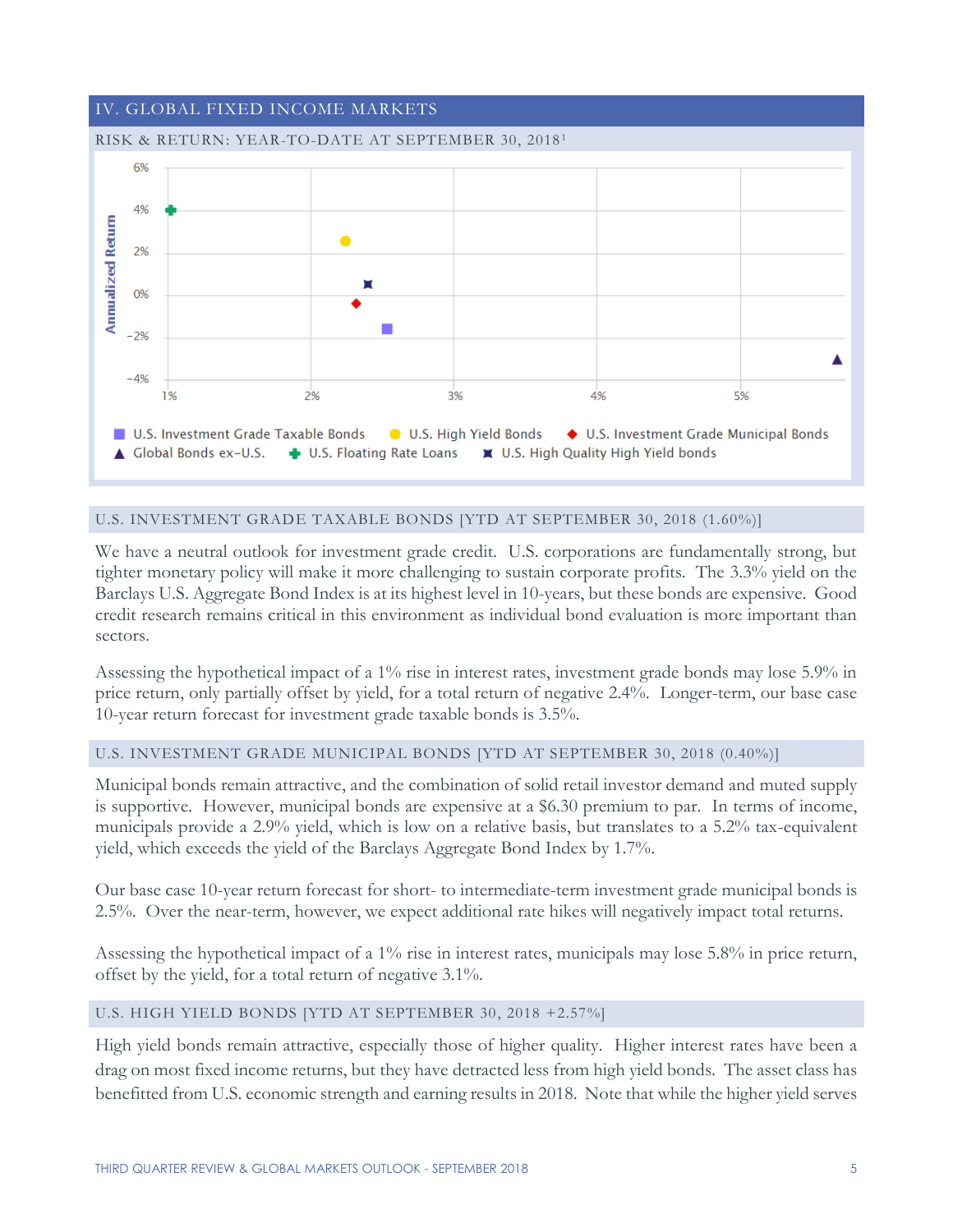as a cushion against rising interest rates, the higher correlation to the S&P 500 Index means this asset class is more susceptible to down market risk.

Assessing the hypothetical impact of a 1% rise in interest rates, high yield bonds may lose 3.8% in price return, offset by the 6.2% yield, for a total return of positive 2.4%. Over the longer-term, our base case 10-year return forecast for high yield bonds is 5.25%, and a somewhat lower return for lower yielding, higher quality high yield bonds.

# FLOATING RATE LOANS [YTD AT SEPTEMBER 30, 2018 +4.04%]

Loans remain attractive, as their shorter maturities and variable rates help to weather rising rate environments. Our forecast based on rising rates supports mid-single-digit positive total returns due to high yields and low default risks. Coupon income has historically proven to be a reliable forward performance proxy. The yield on the S&P/LSTA Leveraged Loan Index was 5.8% at quarter-end, and is expected to rise as the Federal Reserve continues on a path of normalization.

Loan defaults are expected to increase, but given that loans are senior in the capital structure, the historical default recovery rate has averaged 77%, including recessionary periods. Assessing the hypothetical impact of a 1% rise in interest rates, floating rate loans may lose 0.1% in price return, offset by the yield, for a total return over 5%.

### FOREIGN BOND MARKETS [YTD AT SEPTEMBER 30, 2018 (3.03%)]

Foreign government bonds have done well in local currency terms, but poorly when converted to U.S. dollars. Yields are expected to tick slightly higher, as the primary central banks follow the U.S. lead to become less accommodative. However, foreign bonds are susceptible to regional political and economic issues. Notably, we expect the turmoil in Italy, U.K Brexit risk and related Eurozone exposure to continue through year-end.

As for emerging markets debt, we believe similar or better value can be found in the U.S. high yield and floating rate loan markets, without taking on the risks associated with emerging market debt and currencies.

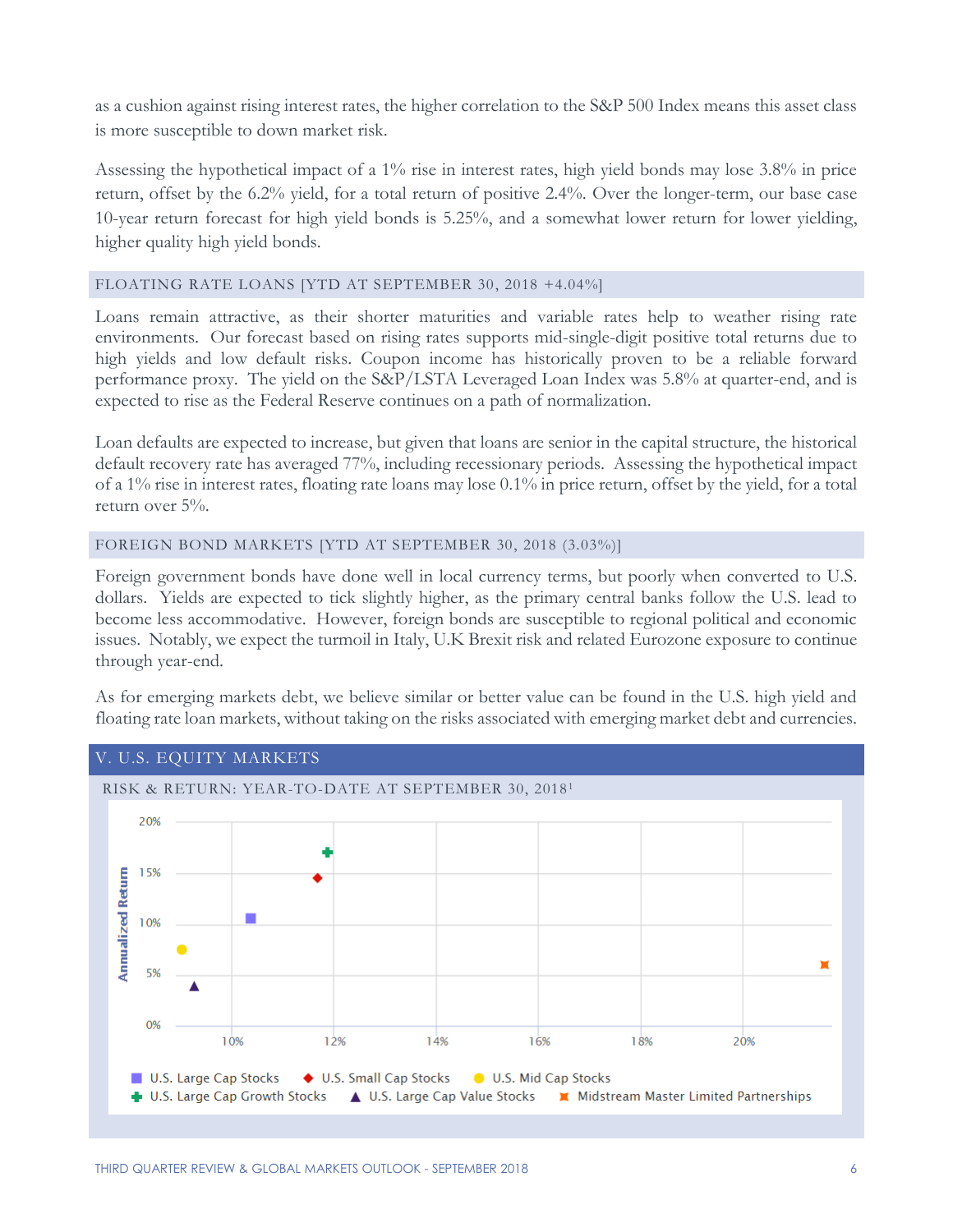#### U.S. LARGE CAP EQUITY [YTD AT SEPTEMBER 30, 2018 +10.56%]

Our medium-term outlook for U.S. equities is mostly positive. The U.S. economy is fundamentally strong, but risks related to monetary and protectionist trade policies may not be fully reflected in the stock market. The primary monetary risk is that the Federal Reserve will raise interest rates too high and too fast. Trade policy will be a headwind to the U.S. economy as the reality of tariffs and the uncertainty regarding trade policy weighs more on market and corporate sentiment. This headwind has currently been offset by the positive impact from tax cuts and fiscal stimulus on corporate profits.

Looking ahead, despite significant headwinds, U.S. fundamentals remain supportive. Growth is likely to moderate into 2019, but corporate earnings are expected to normalize in the mid to high single in 2019 as the benefit of tax cuts is fully incorporated into comparisons. This level would be positive for equity markets at normal valuations, but we may see valuation regression offsetting some gains.

We do not believe the market is overheated, but we see the economy has strengthened to approximately 3% growth (year-over-year). Our base case is that this growth rate will be maintained through mid-2019, after which it will fade closer to the long-term potential rate of 2% in the second half. Valuations have improved following the market volatility in early October, but they are still somewhat high relative to history, which can expose markets to shifts in sentiment.

We believe U.S. equity market returns will end the year with a positive return amid higher volatility. With investors paying particular attention to Fed policy and rising interest rates, a tight U.S. labor market, midterm elections and protectionist trade policies, a return to higher market volatility is expected. It is important not to let political noise cloud our investment judgement. Since 1945, there has not been a negative 12-month period for the S&P 500 following a mid-term election. With the U.S. economy performing well, we expect that positive record to continue through this election cycle.

#### MASTER LIMITED PARTNERSHIPS [YTD AT SEPTEMBER 30, 2018 +5.90%]

We have a favorable outlook for midstream energy infrastructure (benchmarked to the Alerian Midstream "MLP" index). We believe the sector will continue to benefit from energy price stability, as it has thus far in 2018, and that the high yield and sustained expansion will continue to be a point of differentiation. We believe that, within energy infrastructure, a business's worth is driven by the value of its cash flows.

Guidance suggests overall asset class distributable cash flow has improved, as have most companies' debt coverage ratios. Specifically, the Alerian MLP Index offered a yield of 7.9% at quarter-end, along with a 5.0% forecasted growth rate and 1.26x debt coverage ratio.

Many institutional MLP managers construct their portfolios to include companies with slightly lower yields, similar overall debt coverages, but two or three times the distribution growth rate. Speaking with our managers, we understand there has been an effort to diversify outside of "pure" energy master limited partnerships. While this has resulted in underperformance in 2018, this risk reduction should be beneficial in the longer term.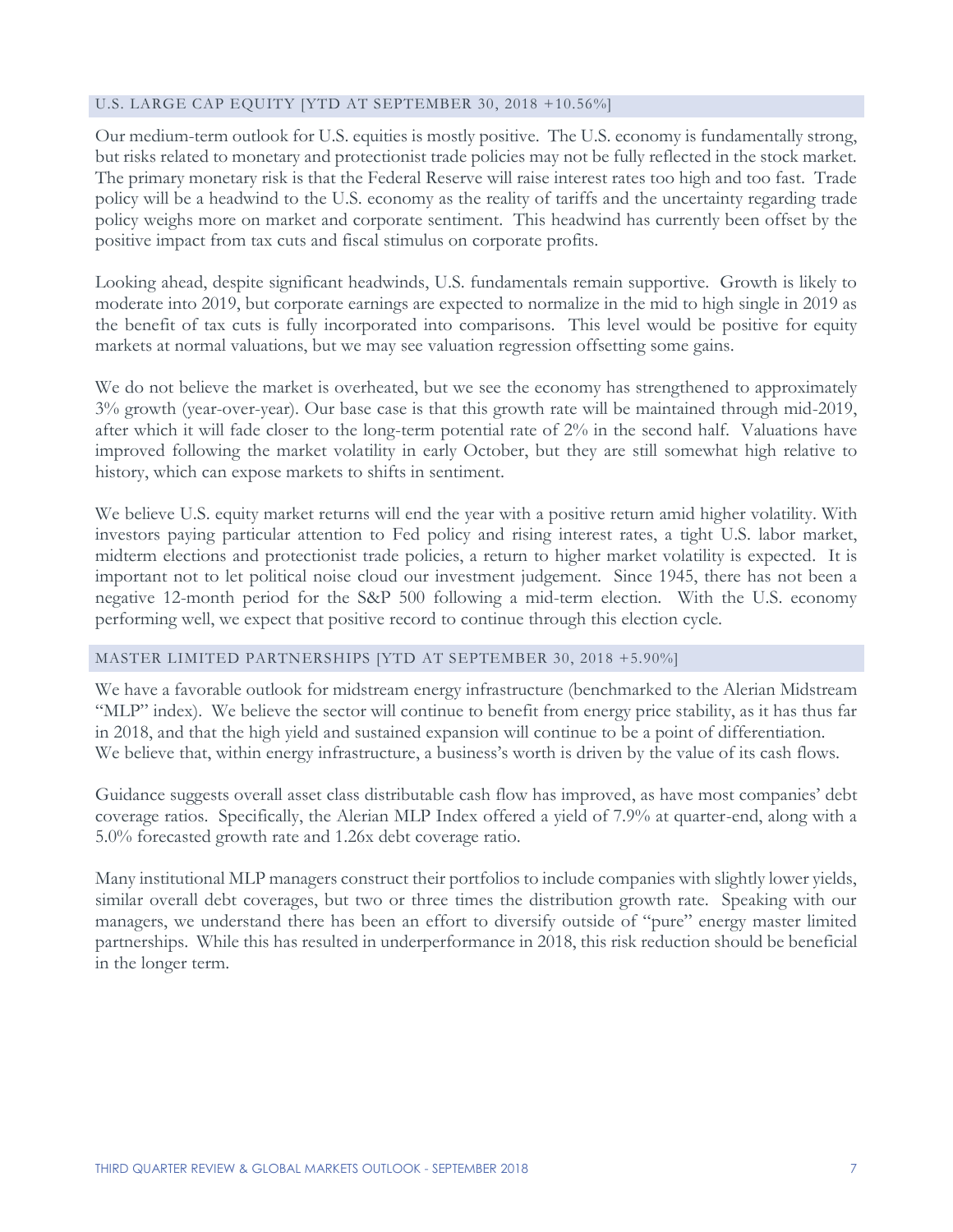

# INTERNATIONAL DEVELOPED EQUITY [YTD AT SEPTEMBER 30, 2018 (1.43%)]

International developed equities have been impacted by concerns over U.S. and Chinese trade tariffs, and there has been a contagion effect stemming from broad based emerging markets equity risk sentiment. We believe the relatively poor performance of this asset class stems predominately from external risks, but it is also susceptible to local political developments. We are mindful that the new Italian administration's budget is projected to run a fiscal deficit of 2.4% of gross GDP over the next three-years. Ongoing Brexit negotiations remain an ongoing concern.

While we believe European equity markets will remain subject to a number of headwinds in the coming months, there is evidence to support ongoing improvement in fundamentals and continued positive earnings momentum.

- Corporate earnings have been strengthening with most companies raising or maintaining full-year guidance.
- The euro could provide a tailwind as it has been relatively weak against the U.S. dollar.
- The ECB's key short-term interest rate remains negative and accommodative.

Outside of Europe, we see positive growth forecasted for Japan amid improving corporate profitability. Many companies have announced plans to hike dividends and increase share buybacks due to improved cash flows. Japan has not been impacted directly, nor via contagion, by the escalating global trade negotiations. Politically, Japan's Prime Minister Shinzo Abe was reelected for a third term, which is viewed as a positive development.

Valuation metrics favor the Japan over other developed equity markets. The current next twelve-month P/E ended the third quarter at 13.6x, which is significantly lower than the MSCI World and S&P 500, which were 16.0x and 16.8x, respectively.

#### EMERGING MARKETS EQUITY [YTD AT SEPTEMBER 30, 2018 (7.68%)]

At the end of the third quarter, the MSCI Emerging Markets Index had returned to levels not seen since October 2007. During this period, the Index experienced extreme volatility, including a maximum